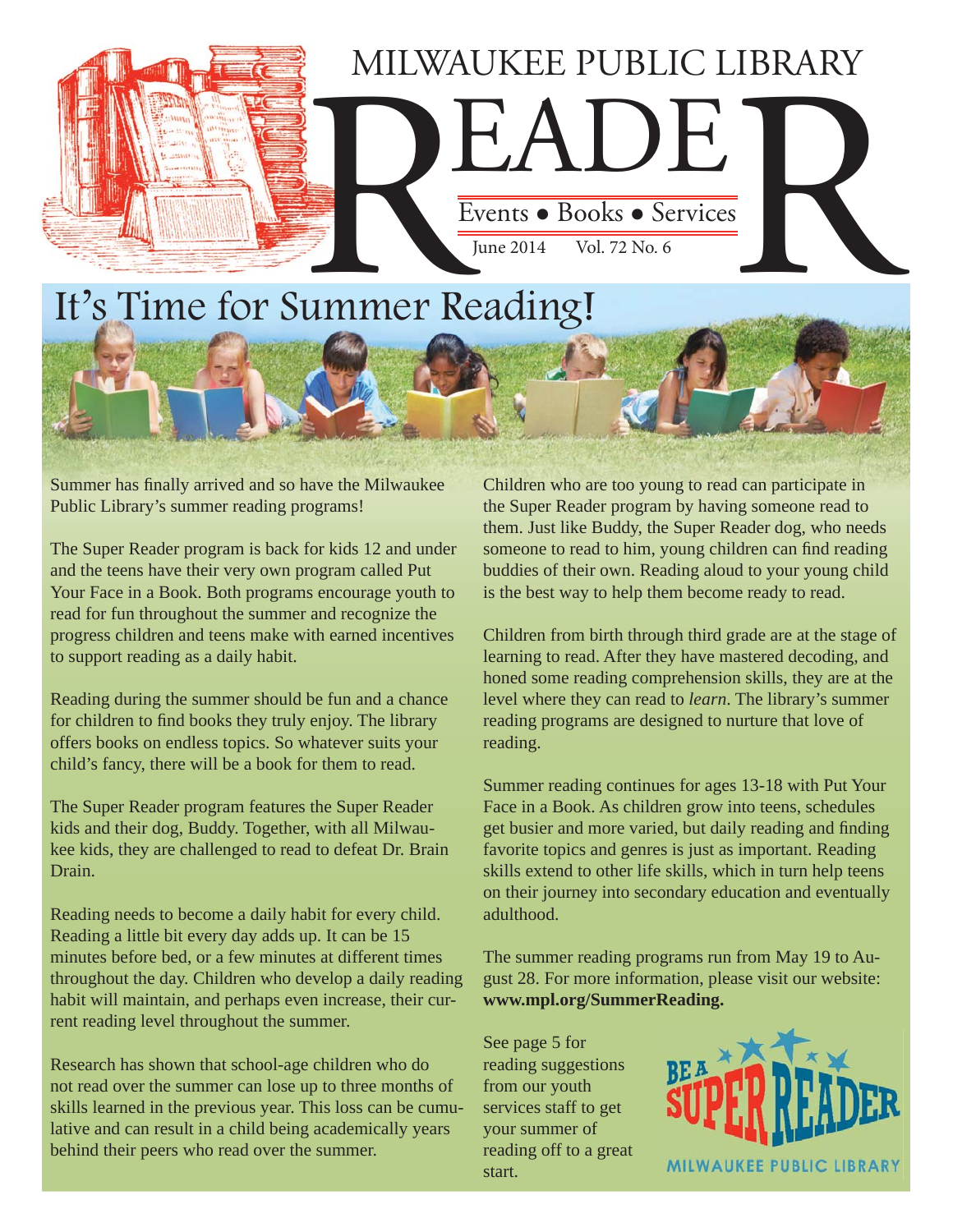FROM THE





For me, one of the most exciting features of the Milwaukee Public Library's annual Summer Reading Program is being able to drive throughout the city and see the "I'm a Super Reader" yard signs popping up on lawns during the summer. This year we expect to serve more than 20,000

youth through our summer reading programs.

We focus a great amount of time and energy stressing the importance of summer reading to our children, reminding them that reading between school terms is not only fun, but vital to their success in life.

Of equal importance is continuing education for parents. Last year, the library's Lunch and Learn series was developed in an effort to reach parents who are often very busy and don't have much time, but want more information on how to raise their children to be readers. The first program, How to Raise a Super Reader, was expanded into a series of other topics that would be of interest to parents. Lunch and Learn programs are aimed at parents who work close to the Central Library and can spend their lunch hour learning new ways to help the readers in their lives, as well as continue their own education in parenting.

We are grateful to Cousins Subs for being a sponsor of the Lunch and Learn series by providing free subs during the program.

Last month, adults learned Tips and Tricks for Raising a Super Reader. On June 11, the program features Great Summer Reads for Adults. Summer reading isn't just for kids. From the tried and true to the new and cool, there's something for everyone. Great recommendations will be offered on everything from true crime to biographies, beach reads and mysteries.

The two remaining programs for the summer will be on July 9: Reading Adventures, which links places to visit in Milwaukee with books that will enhance the outing experience, and on August 6: Healthy Lunch Box Options which will guide parents through the library's cookbook collection and online resources for lunch ideas.

The best way to demonstrate to our children the importance of reading and continuing education is to set an example ourselves. I hope you'll take advantage of the Lunch and Learn programs

 $\omega$ 



The history of magic is the history of triumph, failure, inspiration, betrayal, patriotism, and the gamut of human nature from crass to etherial. Ivanovich will discuss the significance, humor, and absurdity of the many portrayals of magic as well as some Milwaukeespecific ties. It will be magical!

Chris Ivanovich has been a magician for more than 30 years performing from coast to coast. Fascinated by the history of magic, Ivanovich believes, "If you don't know where you've been, you won't understand where you're going."

# It's Magic!

Get a glimpse of the history of magic as magician Chris Ivanovich guides you through books from the Richard E. and Lucile Krug Rare Books Room collection on **Saturday, June 14 from 2-4 p.m.** at Central Library.





**Vision:** The Milwaukee Public Library is an anchor institution that helps build healthy families and vibrant neighborhoods – the foundation of a strong Milwaukee. **Mission:** Inspiration starts here – we help people read, learn, and connect.

Library Director ............................................................ Paula A. Kiely Board of Trustees .......................................................... Ald. Ashanti Hamilton, president John Gurda, vice president; Supv. Theodore Lipscomb, financial secretary; Michele Bria; Denise Callaway; Ald. Milele Coggs; Sharon Cook; Ald. Nik Kovac; Chris Layden; Sam McGovern-Rowen; Joan Prince; Dir. Mark Sain MPL Foundation Board of Directors President ............ Arthur Harrington Friends of the Milwaukee Public Library President .... Marsha Huff

The Reader is published ten times per year by the Milwaukee Public Library to celebrate reading and share news about books, library services and events. The Reader is mailed to members of the Friends of the Milwaukee Public Library, distributed free at library locations and available at www.mpl.org. Call (414) 286-3572 or send an e-mail with questions or comments to mailbox@mpl.org

**MILWAUKEE**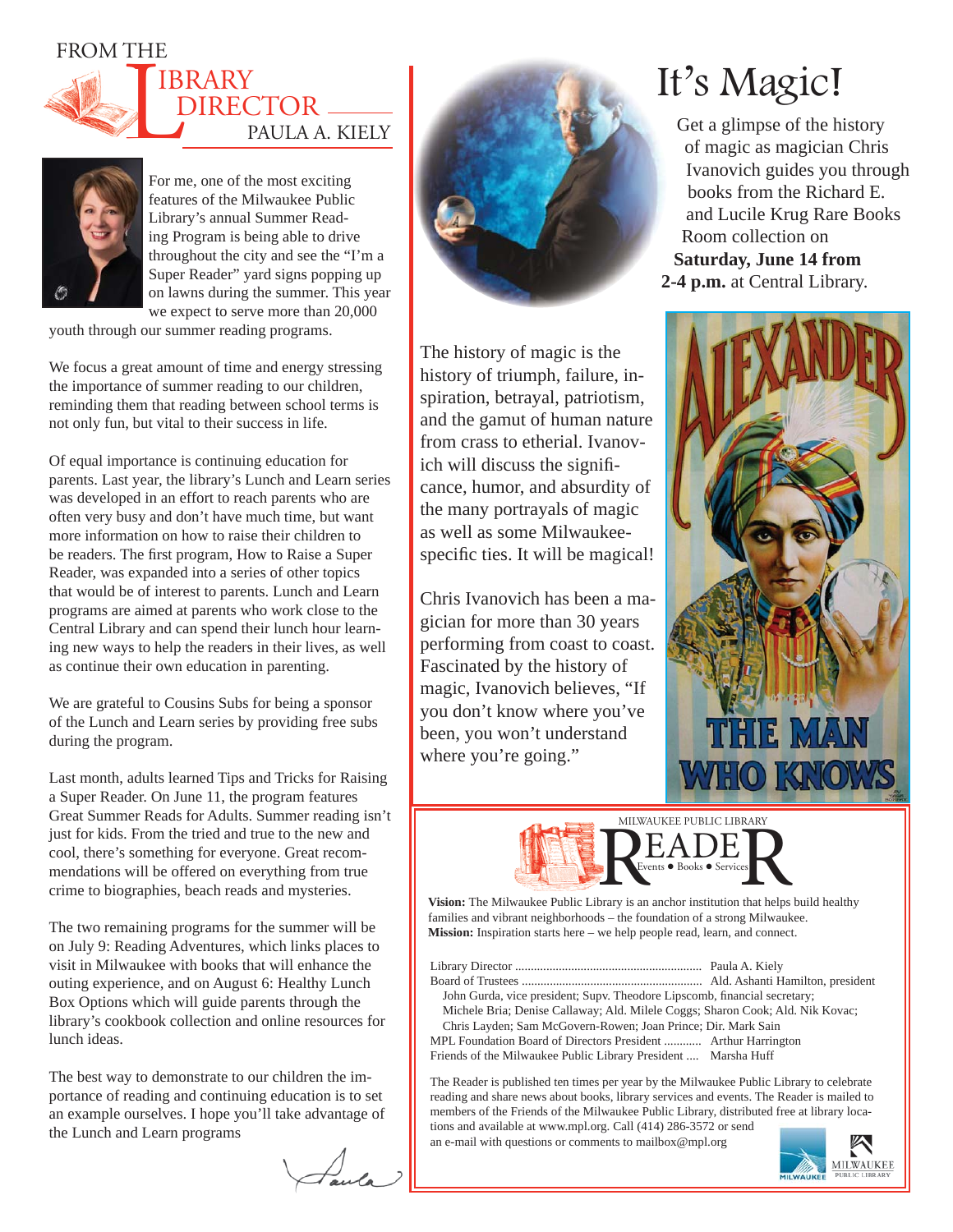

## Getting Children Ready to Read Our Thanks for Helping



Milwaukee Public Library's award winning Ready to Read with Books2Go / Libros Para Llevar continues to successfully support early literacy in our community and shares information with childcare providers, children and their families about early literacy and ways to help prepare children so they are ready to read when they enter school.

New statistics show the most critical time to build connections that affect learning and literacy are in the first three years of a child's life. Over the next year, Ready to Read with Books2Go / Libros Para Llevar will enhance its ability to reach more children earlier by providing comprehensive early literacy services to all children under age 5 and their providers.

Thanks to donor support, free regular programs are offered for families (referred to as Play and Learn), provide literacy-based thematic play environments for parents to interact with their children and also reinforce learning. The library also provides free ongoing continuing education classes for childcare teachers, with workshops that focus on the Six Skills for early literacy and ways to develop early literacy. At least 25% of all contact made through the program has a bilingual component to reach the Spanish-speaking population of Milwaukee.

The program continues to reach thousands of children and families and is generously supported by Jane Bradley Pettit Foundation, Richard and Ethel Herzfeld Foundation and Sheldon & Marianne Lubar Charitable fund of the Lubar Family Foundation.

If you would like to support the expansion of this outreach, please visit www.mpl.org and click on Support.

Save the  $\overline{Date}$ 

## to Support a City of SUPER READERS

The Milwaukee Public Library's Summer Reading Program relies on private support from many generous donors. The MPL Foundation would like to acknowledge the following foundations and corporations for their generous support of Summer Reading:

Northwestern Mutual Foundation Faye McBeath Foundation Brewers Community Foundation Helen Bader Foundation Wisconsin Energy Foundation Stella Jones Foundation Sheldon & Marianne Lubar Charitable fund of the Lubar Family Foundation Gregory and Rhonda Oberland Dan and Nicole Renouard Wochinske Family Foundation

Participation in the library's Summer Reading Program helps children to maintain their reading skills during the summer months. An estimated 22,000+ children will benefit from the program this summer!



## **Jeff Cirillo Charity Golf Classic | September 22nd, 2014 | River Club of Mequon**

The 5th Annual Jeff Cirillo Charity Golf Classic will be held on Monday, September 22, 2014 at the River Club of Mequon, 12400 North Ville Du Parc Drive in Mequon. Proceeds from the event will benefit the Milwaukee Public Library Foundation. For sponsorship and registration information, please visit www.mpl.org and click on Support, Jeff Cirillo Golf Classic.



## **10¢ Used Book Sale:** Saturday, Sept. 20, 9 a.m.-4 p.m. Central Library, 814 W. Wisconsin Ave., Meeting Room 1

Featuring a large selection of used books, books on tape, magazines, comics, sheet music, children's books and more. All proceeds from this sale benefit the Milwaukee Public Library. Friends members may enter sales 30 minutes before the public with current membership card. Please use the Eighth Street entrance and present your card.

### **There will be a 1/2 price sale in the Bookseller Used Book Store during the 10-cent Sale.**

**Next sale:** November 22, Holiday Sale ~ Central Library, 814 W. Wisconsin Ave.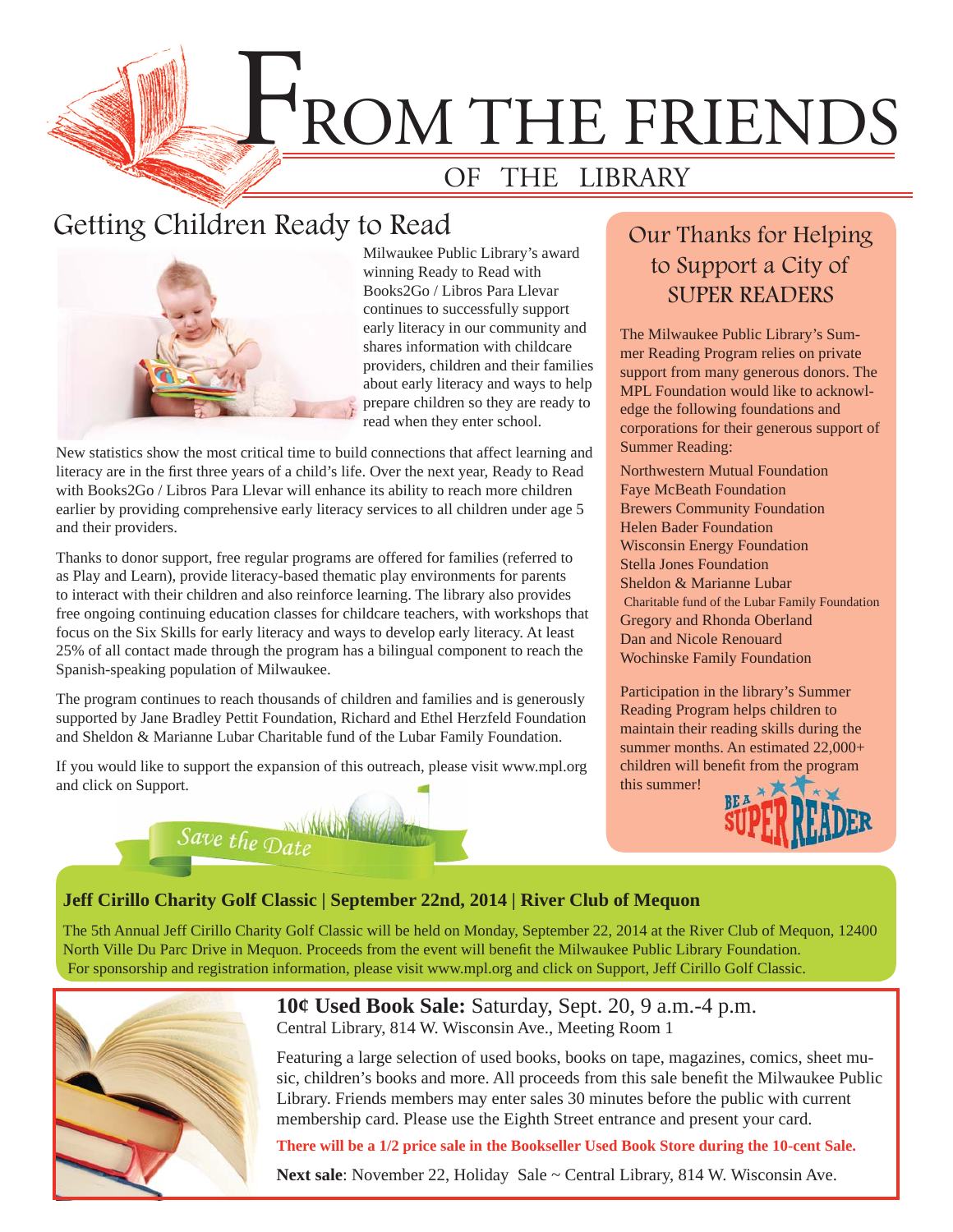

#### **The Gospel of Z** by Stephen Graham Jones. Horror. 2014.



Ten years after the zombie apocalypse, humans T live a guarded existence behind walls and fences l and survive by creating monsters of their own. a [Jory Gray, an ex-biology teacher works in assem-](https://encore.mcfls.org/iii/encore/record/C__Rb3732822)J bling these creatures. Trying to find his lost love, Jory uncovers the true nature of the plague and J the reasons behind it.

#### **[A Man's Guide to Healthy Aging: Stay Smart, Strong, and](https://encore.mcfls.org/iii/encore/record/C__Rb3701917)**



**Active** by Edward H. Thompson Jr., and Lenard W. Kaye. 613.04234 T468. 2013. As most men reach middle age they begin looking forward to "what's next." This guide provides a comprehensive outlook on all types of health issues from diabetes and heart health, to holistic cures and mental issues.

#### **The Divorce Papers** by Susan Rieger. Fiction. 2014.



When Sophie Diehl is assigned her first divorce case, she yearns to return to the familiar world of criminal law rather than the messiness of family law. Debut writer Rieger shines at creating a clever and entertaining novel composed entirely of emails, notes, and legal documents [detailing the goings-on of Sophie's professional](https://encore.mcfls.org/iii/encore/record/C__Rb3730259)  and personal life while helping her client Mia navigate a prickly divorce. n

#### **Slam Kicks: Basketball Sneakers That Changed the Game**



Edited by Ben Osborne. 796.323 S632. 2013. Get immersed in sneaker culture with this historical perspective on Chuck Taylor All Stars, Adidas, Reebok, Pumba, Pony, Nike, Air Jordan basketball sneakers and more. Enjoy nostalgic photos of basketball legends wearing namesake shoes during some of the

[most important games of their career. View the evolution of the](https://encore.mcfls.org/iii/encore/record/C__Rb3736644)  sneaker and learn why retro sneakers are popular now.

#### **[Soul Train: The Music, Dance, and Style of a Generation](https://encore.mcfls.org/iii/encore/record/C__Rb3736644)** by



Questlove. 791.4572 S722QU. 2013. Questlove conveys a wonderful account of the history behind the iconic show *Soul Train*. t Beautiful enlarged photos highlight how so B many singers, groups and dancers shaped the m pop culture during the show's run. Take a trip p down memory lane while reading about the various appearances, songs and dances intro-v

duced to America from 1971 to 2006.

#### **[Success Through Stillness: Meditation Made Simple](https://encore.mcfls.org/iii/encore/record/C__Rb3732559)** by



Russell Simmons, with Chris Morrow. R 615.8528 S592. 2014. 6 Simmons guides readers into finding greater clarity and focus, and explains how to be c healthier in mind, body, and career. He breaks h down what he's learned from masters of medi-d tation into a guide that is accessible to those un-t familiar with the practice. The last chapter is a f fantastic step by step how-to meditation guide. f

#### **Shooting Stars: My Unexpected Life Photographing Hol-**



**lywood's Most Famous** by Jennifer Buhl. 927.773 B9324A. 2014.

As a young woman struggling to make ends meet in L.A., photographer Jennifer Buhl never dreamed that a chance encounter with the paparazzi would lead her to chasing celebrities around in her beat-up old pickup truck. It wasn't long before she became one of the most successful paps in the business, revealing

[the real lives of Hollywood's rich and famous from behind the](https://encore.mcfls.org/iii/encore/record/C__Rb3732988)  camera.

#### **Mister Owita's Guide to Gardening: How I Learned the**



**Unexpected Joy of a Green Thumb and an Open Heart** by Carol Wall. 92 W18625M. 2014.

A moving memoir by the first-time author, chronicling her unexpected friendship with a neighbor's gardener, a man from Kenya. Owita courageously faces his own sorrows as he reveals the secrets to transform Wall's patch of weeds-- and frees her wounded soul during

[a period of transition in the author's life marked by an empty](https://encore.mcfls.org/iii/encore/record/C__Rb3729367)  nest, serious illness, and aging.

#### **Off Course** by Michelle Huneven. Fiction. 2014.



Cressida moves into her family's weekend cabin intent on finishing her Ph.D. dissertation. Happy to procrastinate, she lets loose and has a fling with one of the locals. Next she's drawn to Quinn, a carpenter, and begins a more serious affair. When her family wants her to come home and begin her career, she's blinded by her love for Quinn. But, is he as [invested in the relationship as she thinks he is?](https://encore.mcfls.org/iii/encore/record/C__Rb3733139)

*Contributed by Martin Luther King librarians Anthony Frausto and Jane Haupert, Library Technology Specialist Paula Mason, Library Reference Assistant Joy Mahaley, and Central Library fi ction selector Jacki Potratz..*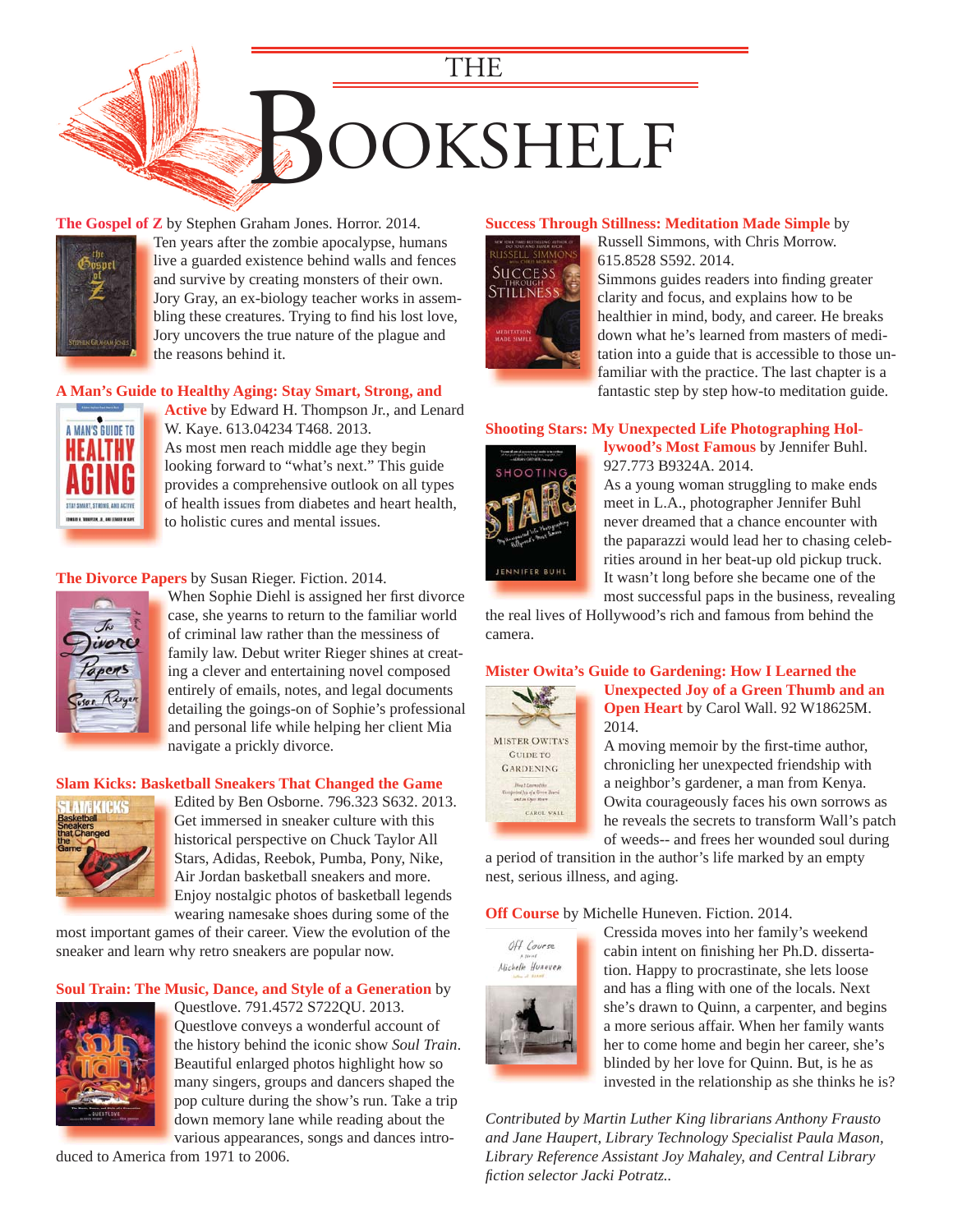# HILDREN'S ROOM

## Break Into Summer Reading

Start your summer off right with these book recommendations from Milwaukee Public Library librarians. Visit your library for help in selecting books for the children in your life that will keep them reading all summer long.



**Zoom, Zoom, Baby!: A Karen Katz Lift-the-Flap Book** by Karen Katz. BRD KATZ. (Ages 0-2) Young children can explore by lifting-the-flap [and discovering which animal is in each mode of](https://encore.mcfls.org/iii/encore/record/C__Rb3721495)  transportation.



**Don't Play with Your Food** by Bob Shea. PIC SHEA. (Ages 3-6) Buddy is a monster, literally, so of course the [bunnies would make better food than friends…or](https://encore.mcfls.org/iii/encore/record/C__Rb3724879)  would they?!



**E-I-E-I-O: How Old MacDonald Got His Farm with a Little Help from a Hen** by Judy Sierra; illustrated by Matthew Myers. PIC SIERRA. (Ages 4-8)

[The little red hen brings her entrepreneurial talents](https://encore.mcfls.org/iii/encore/record/C__Rb3725076)  to Old MacDonald, helping him build a thriving farm which will be sung about the world over.



**My New Friend Is So Fun!** by Mo Willems. EASY LEVEL 1 WILLEMS. (Ages 6-8) [In the latest addition to the Elephant & Piggie begin](https://encore.mcfls.org/iii/encore/record/C__Rb3737682)ning reader series, Piggie has made a new friend. What will this mean for Piggie and Gerald's friendship?!



**The Chicken Squad** by Doreen Cronin; illustrated by Kevin Cornell. MYS CRONIN. (Ages 6-9) [The mischievous chicks from the J.J. Tully mysteries](https://encore.mcfls.org/iii/encore/record/C__Rb3739688)  are ready for their own adventure filled with wit and humor. A terrified squirrel seeks their help in discovering the nature of a mysterious object that landed in the backyard.



## **Bad Kitty Drawn To Trouble** by Nick Bruel. INT BRUEL.

(Ages 7-10) The reader and Bad Kitty learn how a book is cre[ated. In the process, Bad Kitty learns that life at your](https://encore.mcfls.org/iii/encore/record/C__Rb3708270)  creator's hands can get a little tricky.



#### **The Forbidden Stone** by Tony Abbott. MYS ABBOTT. (Ages 8-12)

After the death of his Uncle Henry, Wade Kaplan gets a coded message and then receives another at [the funeral. Could these clues be linked to his uncle's](https://encore.mcfls.org/iii/encore/record/C__Rb3721530)  mysterious death?



#### **The Finisher** by David Baldacci. FIC BALDACC. (Ages 10-14)

[Outside Wormwood, villagers are told, live dangerous](https://encore.mcfls.org/iii/encore/record/C__Rb3723865)  beasts. After Vega's teacher flees into this unknown, he leaves her clues. She embarks on a journey to uncover the secrets surrounding Wormwood and those within.



#### **Coldest Girl in Coldtown** by Holly Black. FIC BLACK. (Ages 12 & up)

Coldtowns, where those bitten by vampires are sent to live to prevent others from becoming infected, are [glamorized on a local television program. Tana Bach](https://encore.mcfls.org/iii/encore/record/C__Rb3686742)  decides to investigate, hoping to return to her family unbitten.



#### **Darius & Twig** by Walter Dean Myers. FIC MYERS. (Ages 12 & up)

Darius and his best friend Twig both have dreams to pursue. Darius wants to become a writer and Twig hopes to go on to college with his track skills. The path isn't easy as they try to make the best of their [situations. A Coretta Scott King \(Author\) Book Award](https://encore.mcfls.org/iii/encore/record/C__Rb3661096)  Honor book.



#### **Silver** by Chris Wooding. FIC WOODING. (Ages 12 & up)

Five students are trying to survive by trapping themselves in a classroom at the Mortingham Boarding Academy after a horrifying infection invades a stu[dent. The bite of a strange silver beetle causes human](https://encore.mcfls.org/iii/encore/record/C__Rb3730999)  flesh to turn into metal and bodies into machines.



#### **This Star Won't Go Out** by Esther Earl. 92 E11925A. (Ages 12 & up)

This tender memoir compiles journals, letters and even some of the fiction stories Esther Earl wrote [before her death of thyroid cancer at the age twelve.](https://encore.mcfls.org/iii/encore/record/C__Rb3724537)  John Green dedicated his latest book *The Fault in our Stars* to her.